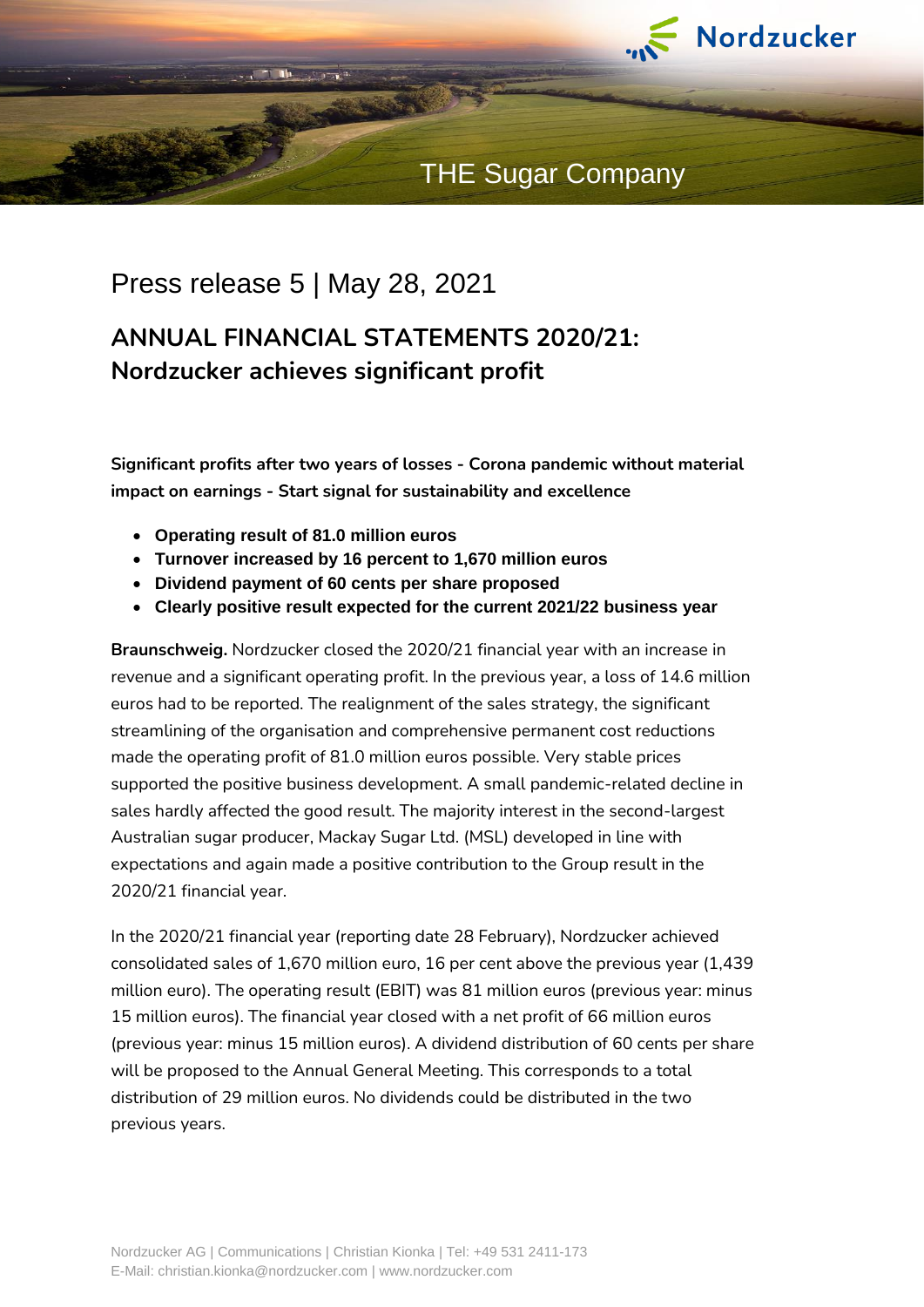### **Successful transformation**

Nordzucker has succeeded in getting back on the road to success over the past two years. Based on a comprehensive transformation programme, contributions of around 55 million euros were generated, which significantly improved earnings. "Our employees have made this success possible by actively supporting our transformation programme Act Now! with many ideas. Especially under the difficult conditions during the Corona pandemic, everyone showed personal commitment, a sense of responsibility and flexibility. That was a great performance!", declares Dr Lars Gorissen, CEO.

Due to the cost reductions implemented in all areas of the company and the current largely stable sugar markets, a clearly positive result can also be expected for the current 2021/22 financial year. "We must continue to work consistently on our cost structure and the optimisation of our processes with our customers in mind in order to remain competitive. The aim is to be an attractive partner for our beet growers in Europe and to secure dividends for our shareholders in the long term," emphasises Alexander Bott, CFO.

### **Basis for the future: excellence and sustainability**

The benchmark for the future is high. Overall, the sugar market is characterised by volatility, high competition and increasing political and social demands.

"We are rising to the challenges and have great ambitions. For the coming years, we have launched new initiatives in all core areas of the company under the motto "Good.Better.Excellent!" to further optimise ourselves comprehensively, to digitalise and to reduce our costs," emphasises Dr Lars Gorissen.

The company has also adopted a new sustainability strategy until 2030. The Paris Agreement's goal of reducing greenhouse gas emissions plays a particular role in this strategy. Nordzucker has committed to the Science-Based-Targets-Initiative. "Sustainability has always been strongly integrated into our business. For us, sustainability means more than working against climate change. Social engagement throughout the supply chain, the production of sustainable products, the development of sustainable farming methods together with our beet growers, more environmentally friendly packaging and much more are on our agenda for the coming years as well. These initiatives are just as important for our business as technological and digital development and the continuous improvement of our processes," Axel Aumüller, COO, explains.